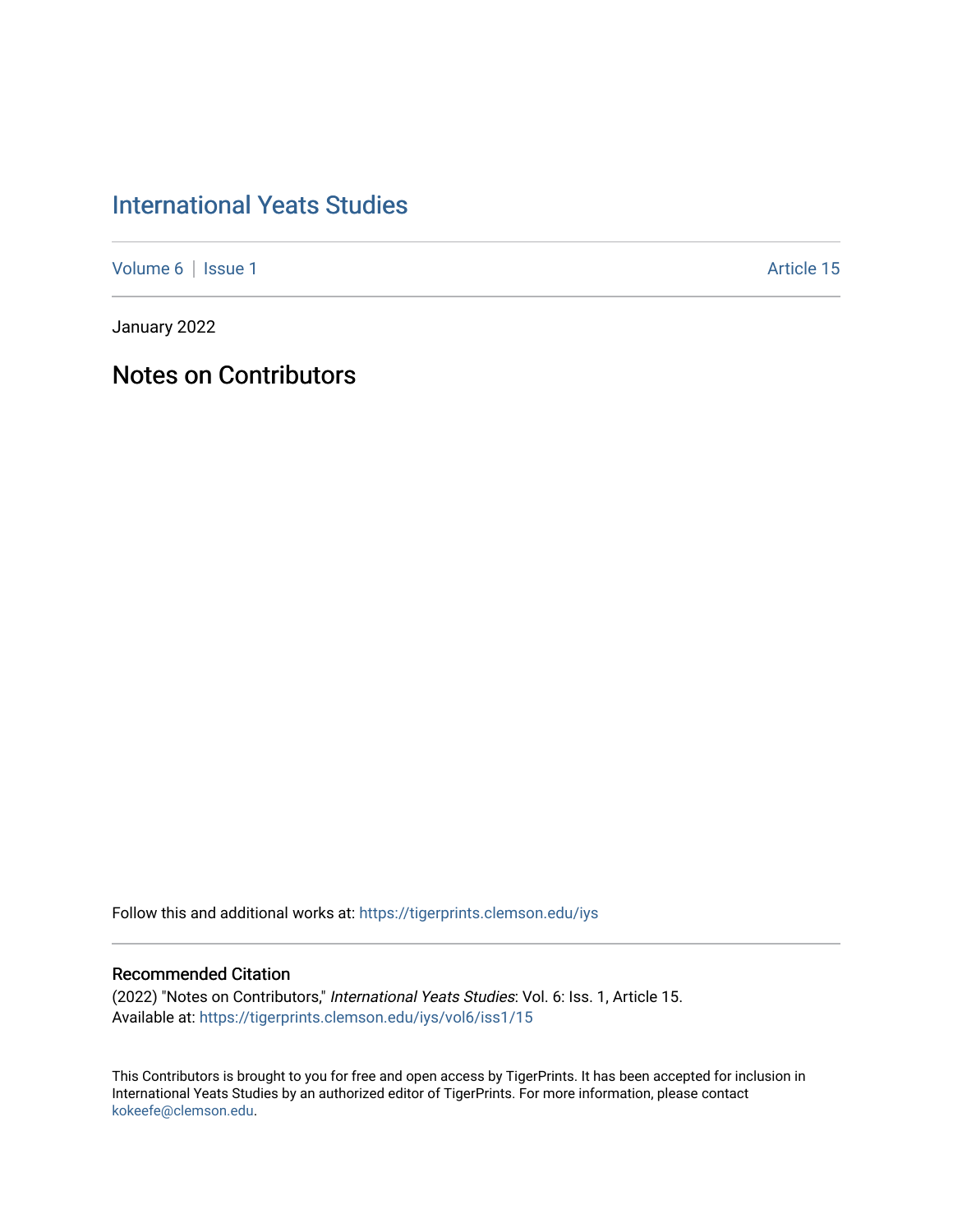## **NOTES ON CONTRIBUTORS**

**Edward Clark**e recently published a collection of poems entitled *A Book of Psalms* (Paraclete Press, 2020). He presented *Clarke's Psalter*, a documentary about writing these poems, which was broadcast on BBC Radio 4 in September 2018. He is also the author of two books of criticism, T*he Later Affluence of W. B. Yeats and Wallace Stevens* (Palgrave Macmillan, 2012) and *The Vagabond Spirit of Poetry* (Iff Books, 2014).

**Matthew Fogarty** is an Associate Lecturer at the School of English, Drama and Film in University College Dublin. He has published articles in the *Irish Journal of Gothic and Horror Studies and the Journal of Academic Writing*, and has an article forthcoming in *Modern Drama*. His first monograph, *Nietzschean Constellations in Irish Literary Modernism: Subjectivity and Nationhood in Yeats, Joyce, and Beckett*, is forthcoming with Liverpool University Press.

**Ben Grant** is a Departmental Lecturer in English Literature at the University of Oxford's Department for Continuing Education. He is the author of *Postcolonialism, Psychoanalysis, and Burton* (Routledge, 2009), and *The Aphorism and Other Short Forms* (2016). He is currently writing a book on Jenny Diski for Manchester University Press.

**SØrina Higgins** earned her PhD in 2021 at Baylor University, where she was a Presidential Scholar. Her dissertation, entitled *From Thaumaturgy to Dramaturgy: Staging Occult Modernism*, examined the role of ceremonial magic in modernist theatre, especially in the works of W. B. Yeats, Charles Williams, and Aleister Crowley. Sørina is a faculty member at Signum University, where she served as Chair of the Language & Literature Department from 2014–2019. Prior to her PhD, Sørina earned an MA from Middlebury College's Bread Loaf School of English. She is currently co-editing a volume on the ethical turn in speculative fiction (with Dr. Brenton Dickieson) and previously edited an academic essay collection on *The Inklings and King Arthur* (Apocryphile Press, December 2017), winner of the 2018 Mythopoeic Society Inklings Scholarship Award. Her scholarship appears or is forthcoming in *International Yeats Studies, The T. S. Eliot Studies Annual, VII: Journal of the Marion E. Wade Center, The Journal of Inklings Studies, Mythlore, and Penumbra*. Outside of academia, Sørina enjoys practicing yoga, playing with her cats, cooking, baking, gardening, dancing, and ranting about the state of the world.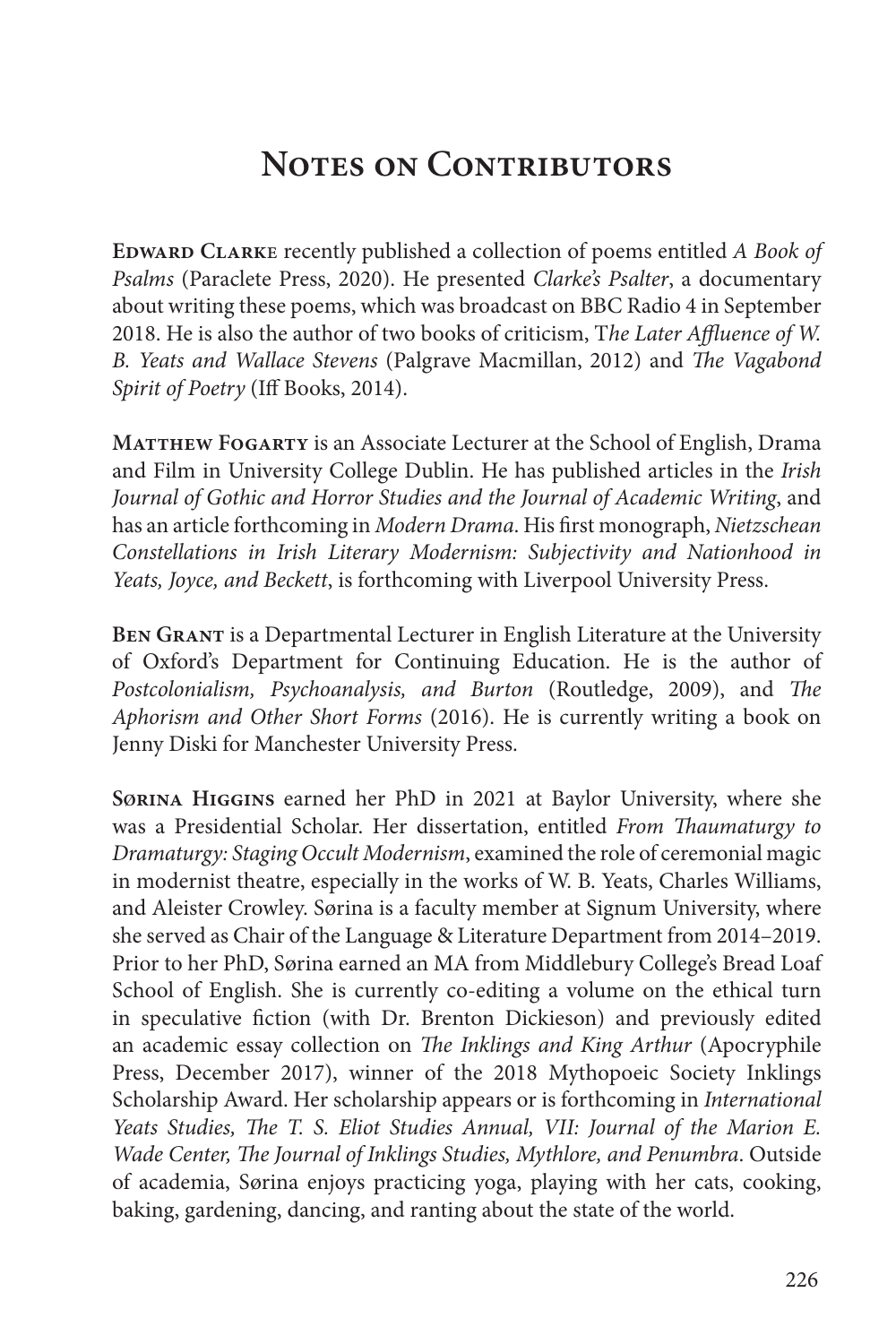**Benjamin Keatinge** is a Visiting Research Fellow at the School of English, Trinity College Dublin, and is editor of *Making Integral: Critical Essays on Richard Murphy* (Cork University Press, 2019).

**Martin Lockerd** is an Assistant Professor of English at Schreiner University in the beautiful Texas Hill Country, where he lives with his wife and three daughters. He received his Ph.D. in English from The University of Texas at Austin. His scholarship has appeared in the *Journal of Modern Literature*, *Modern Fiction Studies*, *the Yeats/Eliot Review*, and *Logos*. His monograph, Decadent Catholicism and the Making of Modernism, was published in 2020 by Bloomsbury.

**Neil Mann** Neil Mann has written extensively on Yeats's esoteric interests and A Vision, writing articles in the Yeats Annual and elsewhere, creating the website YeatsVision.com in 2002, editing collections of essays Yeats's 'A Vision': Explications and Contexts (Clemson, 2012), with Matthew Gibson and Claire Nally, and Yeats, Philosophy, and the Occult (Clemson, 2016) with Matthew Gibson. His book A Reader's Guide to Yeats's 'A Vision' (Clemson) came out in 2019. He also helped with text for the National Library of Ireland's longrunning exhibition on Yeats, including transcriptions of Rapallo Notebook D and the PIAL Notebook for interactive display.

**Ragina Mohite** is Assistant Professor at FLAME University, India and the author of *Modern Writers, Transnational Literatures: Rabindranath Tagore and W. B. Yeats* (Clemson University Press, 2021). She received her PhD from the University of Leeds and works on global modernisms and transnationalism. She has works published or forthcoming in *Sculpture Journal*, *Stand* magazine, *South Asian Review*, *South Asian Diaspora*, the *Hong Kong Review of Books*, and other edited collections.

**Kaori Nagai** is a Lecturer in Victorian Literature at the University of Kent. She is the author of *Empire of Analogies: Kipling, India and Ireland* (Cork University Press, 2006). She has edited Rudyard Kipling's *Plain Tales from the Hills* and *The Jungle Books* for Penguin Classics, and is the co-editor of *Kipling and Beyond: Patriotism, Globalisation and Postcolonialism* (Palgrave Macmillan, 2010), and *Cosmopolitan Animals* (Palgrave Macmillan, 2015). Her new monograph, *Imperial Beast Fables: Animals, Cosmopolitanism, and the British Empire*, was published in 2020 by Palgrave Macmillan.

**Melinda SzŰts** is an IRC Government of Ireland Postgraduate Scholar at the O'Donoghue Centre for Drama, Theatre and Performance, NUI Galway.